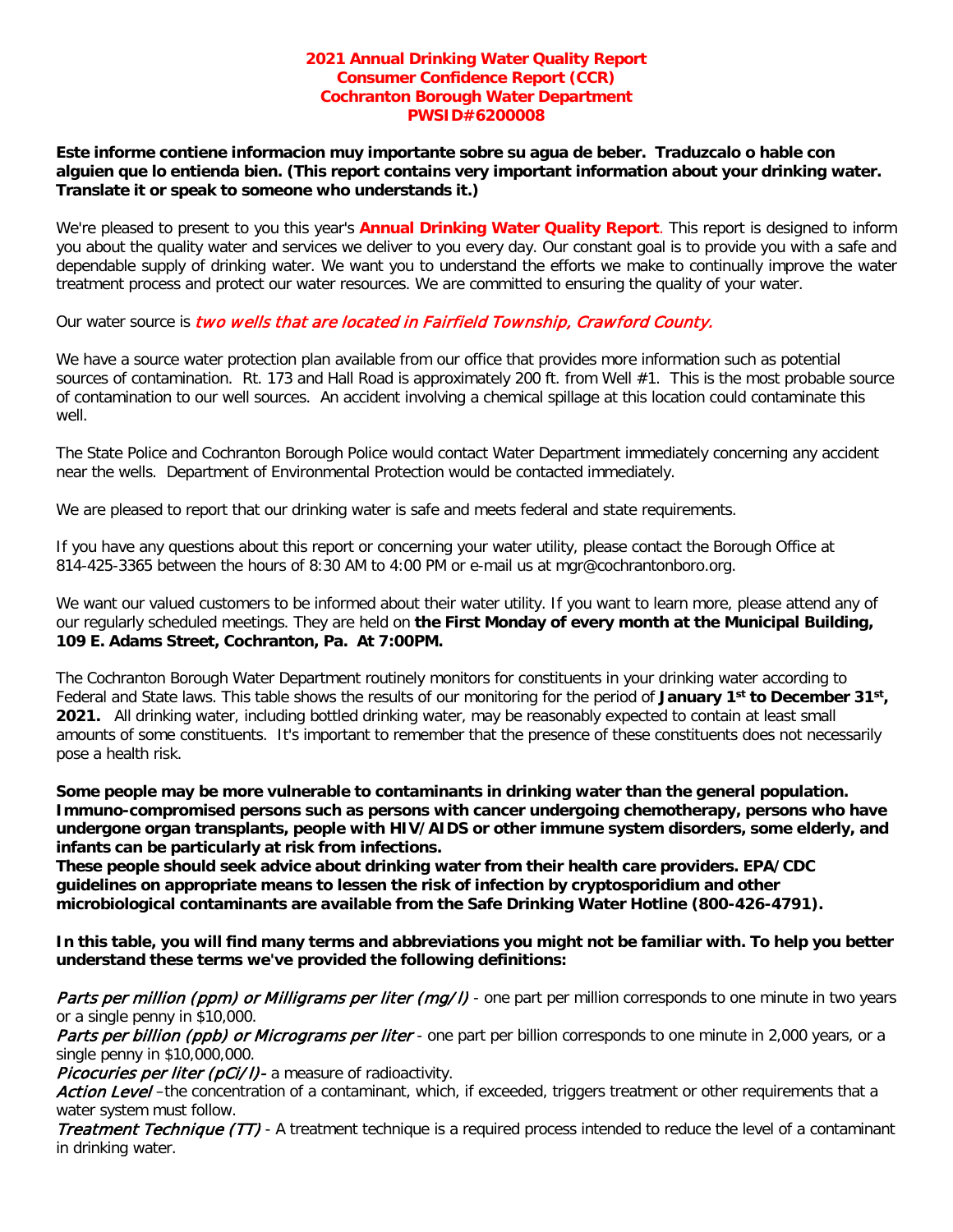Maximum Contaminant Level - The "Maximum Allowed" (MCL) is the highest level of a contaminant that is allowed in drinking water. MCLs are set as close to the MCLGs as feasible using the best available treatment technology.

Maximum Contaminant Level Goal - The "Goal" (MCLG) is the level of a contaminant in drinking water below, which there is no known or expected risk to health. MCLGs allow for a margin of safety.

Maximum Residual Disinfectant Level (MRDL) - The highest level of a disinfectant allowed in drinking water. There is convincing evidence that addition of a disinfectant in necessary for control of microbial contaminants.

Maximum Residual Disinfectant Level Goal (MRDLG) – The level of a drinking water disinfectant below which there is no known or expected risk to health. MRDLG's do not reflect the benefits of the use of disinfectants to control microbial contamination

Minimum Residual Disinfectant Level (MinRDL) - The minimum level of residual disinfectant required at the entry point to the distribution system.

Level 1 Assessment - A Level 1 assessment is a study of the water system to identify potential problems and determine (if possible) why total coliform bacteria have been found in our water system.

Level 2 Assessment – A Level 2 assessment is a very detailed study of the water system to identify potential problems and determine (if possible) why an E. coli MCL violation has occurred and/or why total coliform bacteria have been found in our water system on multiple occasions.

*Mrem/year* = millirems per year (a measure of radiation absorbed by the body)

 $pCi/L$  = picocuries per liter (a measure of radioactivity)

 $ppq$  = parts per quadrillion, or picograms per liter

 $\rho pt$  = parts per trillion, or nanograms per liter

| <b>Entry Point Disinfectant Residual</b>                              |                                                          |                                                                                            |                             |                                        |                         |                      |                                                                        |                                                                                                         |
|-----------------------------------------------------------------------|----------------------------------------------------------|--------------------------------------------------------------------------------------------|-----------------------------|----------------------------------------|-------------------------|----------------------|------------------------------------------------------------------------|---------------------------------------------------------------------------------------------------------|
| Contaminant                                                           | <b>Minimum</b><br><b>Disinfectant</b><br><b>Residual</b> | Lowest<br><b>Range of</b><br><b>Units</b><br>Level<br><b>Detections</b><br><b>Detected</b> |                             | Lowest<br><b>Sample</b><br><b>Date</b> | <b>Violation</b><br>Y/N |                      | <b>Sources of</b><br>Contamination                                     |                                                                                                         |
| Chlorine<br>(Entry Point 100)<br>2021                                 | 0.54                                                     | 0.60                                                                                       | $0.60 - 2.18$               | ppm                                    | 7/11/21                 | N                    |                                                                        | Water additive used<br>to control microbes.                                                             |
| Chlorine<br>(Entry Point 101)<br>2021                                 | 0.74                                                     | 0.76                                                                                       | $0.76 - 2.12$               |                                        | 5/18/21                 | N                    |                                                                        | Water additive used<br>to control microbes                                                              |
| <b>TEST RESULTS</b>                                                   |                                                          |                                                                                            |                             |                                        |                         |                      |                                                                        |                                                                                                         |
| <b>Contaminant (Unit of</b><br>measurement)                           | <b>Violation</b><br>Y/N                                  | <b>Highest</b><br><b>Level</b><br><b>Detected</b>                                          | Range                       |                                        | <b>MCLG</b>             | <b>MCL</b>           |                                                                        | <b>Likely Source of</b><br>Contamination                                                                |
| Chlorine (ppm)<br>(2021) Sampled Monthly<br>(Distribution)            | <b>No</b>                                                |                                                                                            | $0.66 - 0.89$<br>(November) |                                        | <b>MRDLG</b><br>$=4$    | <b>MRDL</b><br>$= 4$ | Water additive used to<br>control bacteria                             |                                                                                                         |
| <b>TTHMs (Total</b><br>Trihalomethanes)<br><b>No</b><br>(ppb) 9/13/21 |                                                          | 7.72                                                                                       |                             | N/A                                    |                         | 80                   |                                                                        | By-product of drinking<br>water Chlorination                                                            |
| Barium<br>(ppm)<br>10/11/21                                           | <b>No</b>                                                | 0.0573                                                                                     |                             | 0.0286-0.0573                          |                         | $\overline{2}$       |                                                                        | Discharge of drilling<br>wastes; Discharge from<br>metal refineries; Erosion<br>of natural deposits     |
| Chromium<br><b>No</b><br>(ppb)<br>10/11/21                            |                                                          | 3.01                                                                                       |                             | 2.39-3.01                              |                         | 100                  | Discharge from steel and<br>pulp mills; Erosion of<br>natural deposits |                                                                                                         |
| Nitrate (ppm)<br>6/14/21                                              | <b>No</b>                                                | 1.67                                                                                       | $0.82 - 1.67$               |                                        | 10                      | 10                   |                                                                        | Runoff from fertilizer<br>use; Leaching from<br>septic tanks, sewage;<br>Erosion of natural<br>deposits |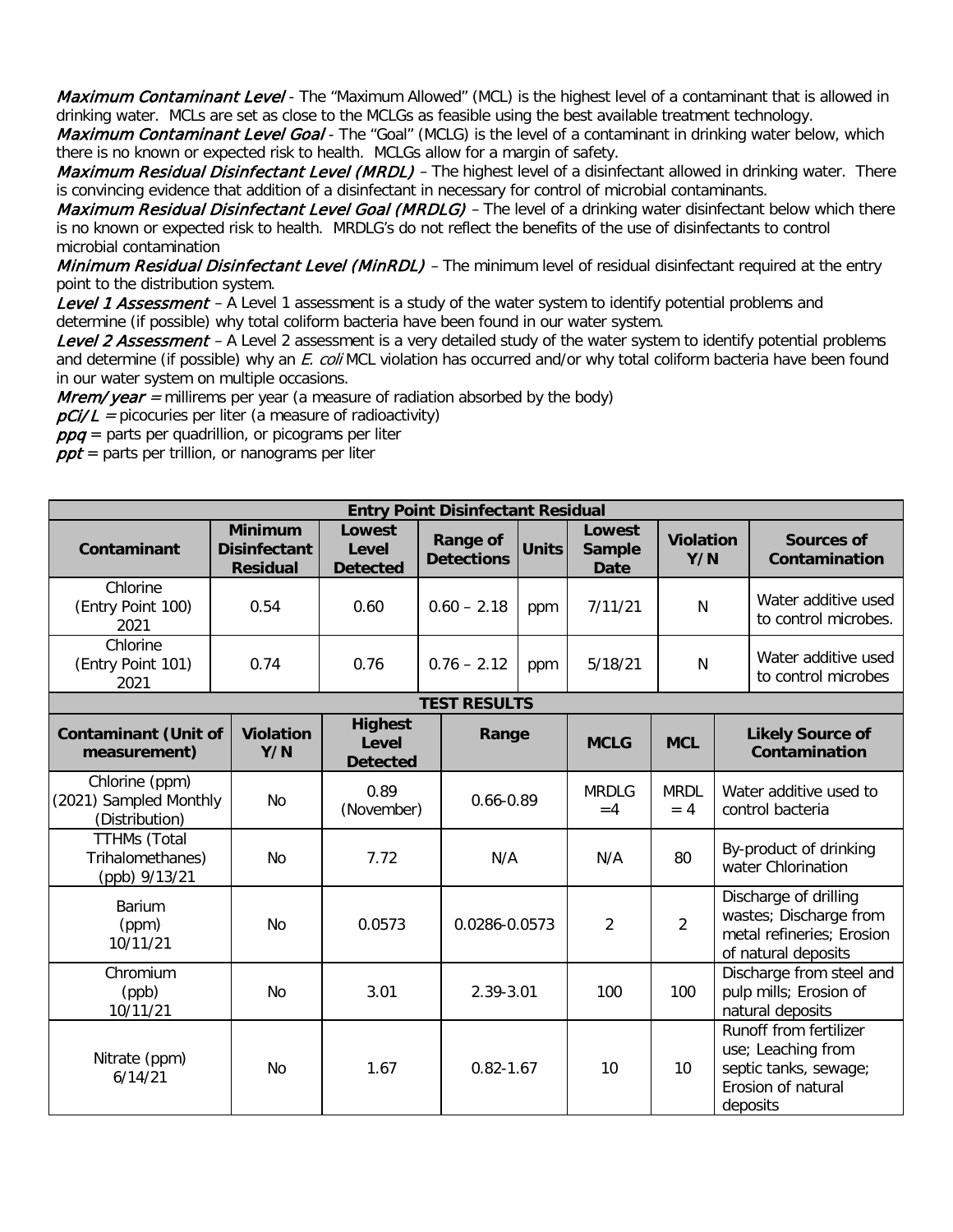| <b>Lead and Copper</b> |                       |             |                                                       |              |                                                        |                         |                                                                                                              |
|------------------------|-----------------------|-------------|-------------------------------------------------------|--------------|--------------------------------------------------------|-------------------------|--------------------------------------------------------------------------------------------------------------|
| Contaminant Level      | <b>Action</b><br>(AL) | <b>MCLG</b> | 90 <sup>th</sup><br><b>Percentile</b><br><b>Value</b> | <b>Units</b> | # of Sites<br><b>Above AL of</b><br><b>Total Sites</b> | <b>Violation</b><br>Y/N | Sources of<br>Contamination                                                                                  |
| Lead<br>(2019)         | 15                    | 0           | 1.33                                                  | ppb          | 0 out of 10                                            | N                       | Corrosion of household plumbing<br>systems; Erosion of natural deposits                                      |
| Copper<br>(2019)       | 1.3                   | 1.3         | 0.136                                                 | ppm          | $0$ out of $10$                                        | N                       | Corrosion of household plumbing<br>systems; Erosion of natural deposits;<br>Leaching from wood preservatives |

"If present, elevated levels of lead can cause serious health problems, especially for pregnant women and young children. Lead in drinking water is primarily from materials and components associated with service lines and home plumbing. Cochranton Borough Water Department is responsible for providing high quality drinking water but cannot control the variety of materials used in plumbing components. When your water has been sitting for several hours, you can minimize the potential for lead exposure by flushing your tap for 30 seconds to 2 minutes before using water for drinking or cooking. If you are concerned about lead in your water, you may wish to have your water tested. Information on lead in drinking water, testing methods, and steps you can take to minimize exposure is available from the Safe Drinking Water Hotline or at http://www.epa.gov/safewater/lead."

**Violations**: In June of 2021 we monitored for Entry Point and Distribution Chlorine but failed report the results to the PA Department of Environmental Protection by the required due date resulting in Monitoring/Reporting Violations. We were also required to monitor for Gross Alpha in 2021 but failed to do so until February 23, 2022 resulting in a Monitoring/Reporting Violation. Public Notification is enclosed at the end of this report regarding the missed Gross Alpha sample.

All sources of drinking water are subject to potential contamination by constants that are naturally occurring or manmade. Those constituents can be microbes, organic or inorganic chemicals, or radioactive materials. All drinking water, including bottled water, may reasonably be expected to contain at least small amounts of some contaminants. The presence of contaminants does not necessarily indicate that the water poses a health risk. More information about contaminants and potential health effects can be obtained by calling the Environmental Protection Agency's Safe Drinking Water Hotline at 1-800-426-4791.

In order to ensure that tap water is safe to drink, EPA prescribes regulations which limit the amount of certain contaminants in water provided by public water systems. FDA regulations establish limits for contaminants in bottled water, which must provide the same protection for public health.

While your drinking water meets EPA's standard for arsenic, it does contain low levels of arsenic. EPA's standard balances the current understanding of arsenic's possible health effects against the costs of removing it from drinking water. EPA continues to research the health effects of low levels of arsenic, which is a mineral known to cause cancer in humans at high concentrations and is linked to other health effects such as skin damage and circulatory problems.

In our continuing efforts to maintain a dependable water supply it may be necessary to make improvements in your water system. The costs of these improvements may be reflected in the rate schedule. Rate adjustments may be necessary to address these improvements.

Thank you for allowing us to continue providing your family with clean, quality water this year. In order to maintain a safe and dependable water supply we sometimes need to make improvements that will benefit all of our customers. These improvements are sometimes reflected as rate structure adjustments. Thank you for understanding.

We at Cochranton Borough Water Department work around the clock to provide top quality water to every tap. We ask that all our customers help us protect our water sources, which are the heart of our community, our way of life and our children's future.

**Please call the Borough Office if you have any questions. Telephone # 814-425-3365**